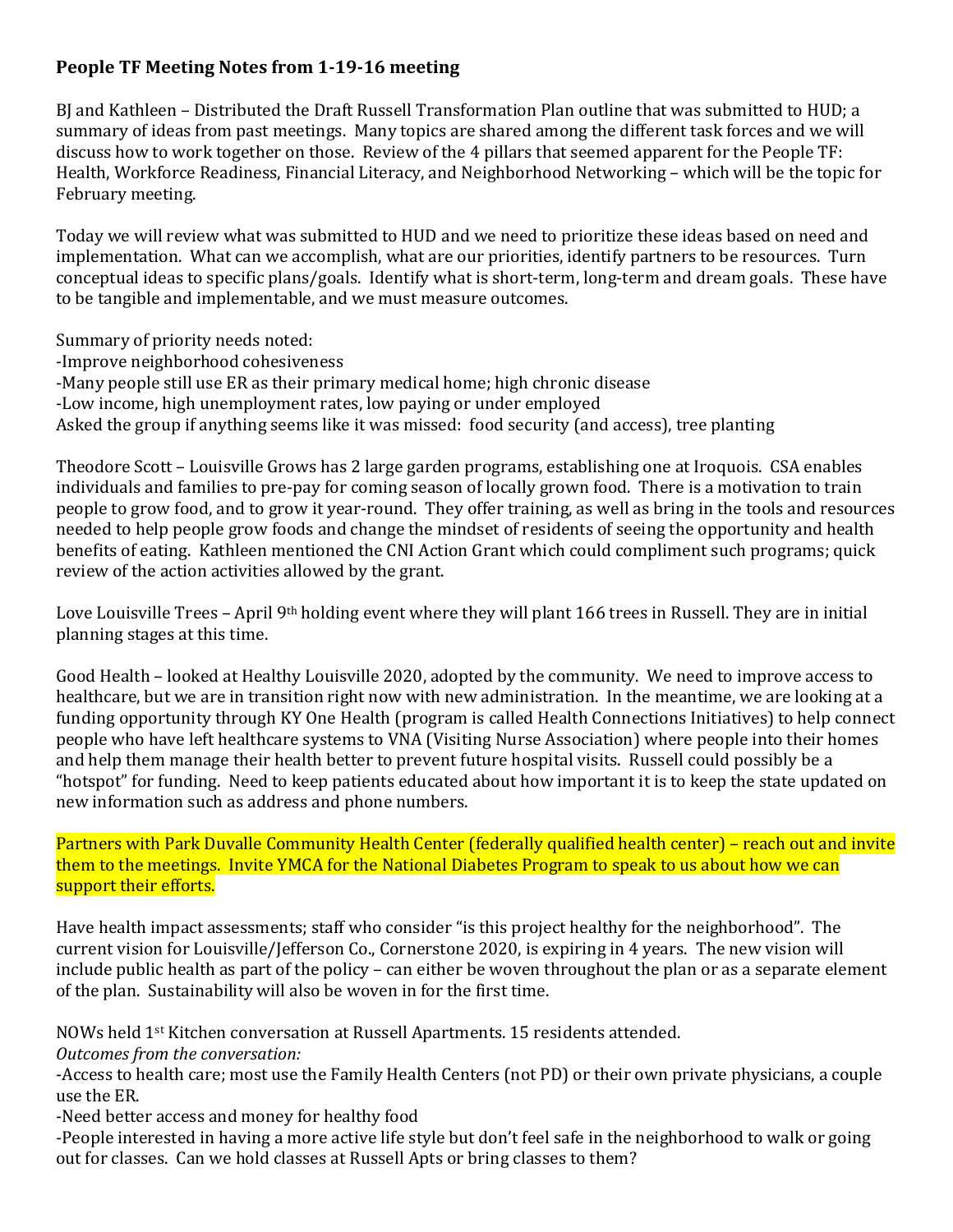-People felt they could use TARC easily to do their errands but would rather not because of safety concerns. -People misunderstood the FreshStop CSA requirements/structure – they thought it was too expensive.

Workforce piece is where the most overlap occurs with Neighborhood TF (economic piece) and also Education TF – joint efforts will occur with these details. Review of the barriers to employment that are in the plan. Anything we should add?

--Charles Booker – Seed Capital KY, West Louisville FoodPort . Would like to join efforts to be a part of this planning; they will have about 150-200 construction jobs available and want to start a pipeline for the construction phase (beginning in August) of the FoodPort, in which they are working with the Kentuckiana Works and Urban League to start that pipeline. They want to connect people with skills needed for the jobs (might need to get certifications). Mercer will be working with them to do soft skill training. They hold an open Workforce group meeting monthly. Community Council meetings are also open and they need voices there. Company coming from Chicago and bringing 70 jobs, they have a success model for 2<sup>nd</sup> chance jobs and each partner at Food Port is being asking to do this. All our jobs are all living wage jobs and above (entry level thru career-track and management level). Urban League helping on the construction side, but there will be operational side of things.

--Mental Health is a big barrier to employment

--Program for new inmates to detox; often start using again when they leave the system. Their concern is there is nothing for them (limited employment opportunities) when they leave due to their offense/record. Look at substance abuse from a new perspective; Ban the Box, State level felony expungement, lobbying efforts. Mentorships/working with people hands on to expose them to other more positive things, stop selling the dream and show it to them. Go into the Russell neighborhood and engage them/listen instead of talking. What we can do for each other to make this community a better place. Improve connections between social workers and corrections. People want better but there is a trust issue many times.

## Jamesetta – review the Financial Stability piece of the plan

People need to build assets – build banking relationship, Homeownership, increased access to other traditional financial tools. When traditional methods have failed in the past, they choose other means which can be costly and predatory. Establishing and/or improving credit can take much time (many months to years). Working with MOLO Village and Bank One to help prepare people to rent/purchase new housing being built on vacant lots and coming to the neighborhood. Educating families regarding financial literacy. Is there anything we need to add?

--Add opportunities to continue education as wealth building – future oriented versus immediate needs and crisis

--Add youth financial literacy

- --LMHA is reporting rent to credit bureau to help build credit Credit Building Alliance (CBA)
- --Capacity Building and training; in general, but also for youth

--After school programs for youth *(this is covered by Education TF)*

Guest Speakers for the Workforce readiness topic: REImage and Pivot

## **REImage**

A new program, started in Fall of 2015 – Funded by Office of Safe and Healthy Neighborhoods, and administered thru Kentucky Youth Career Center.

Targets 18 to 24 years olds touched by the court system with misdemeanors in the Russell and Shawnee neighborhoods. They will have a case manager to assist in navigating the court system, connect with jobs and further their education. We also address health – mental health, trauma from crime.

Right Turn: 16 to 19 year olds to try to keep them on track to stay in school and get work ready SummerWorks: 16 to 21 making kids work ready at 16. Earnings make a big impact on their lives. Using those 7 weeks of work to have them feel part of the workforce.